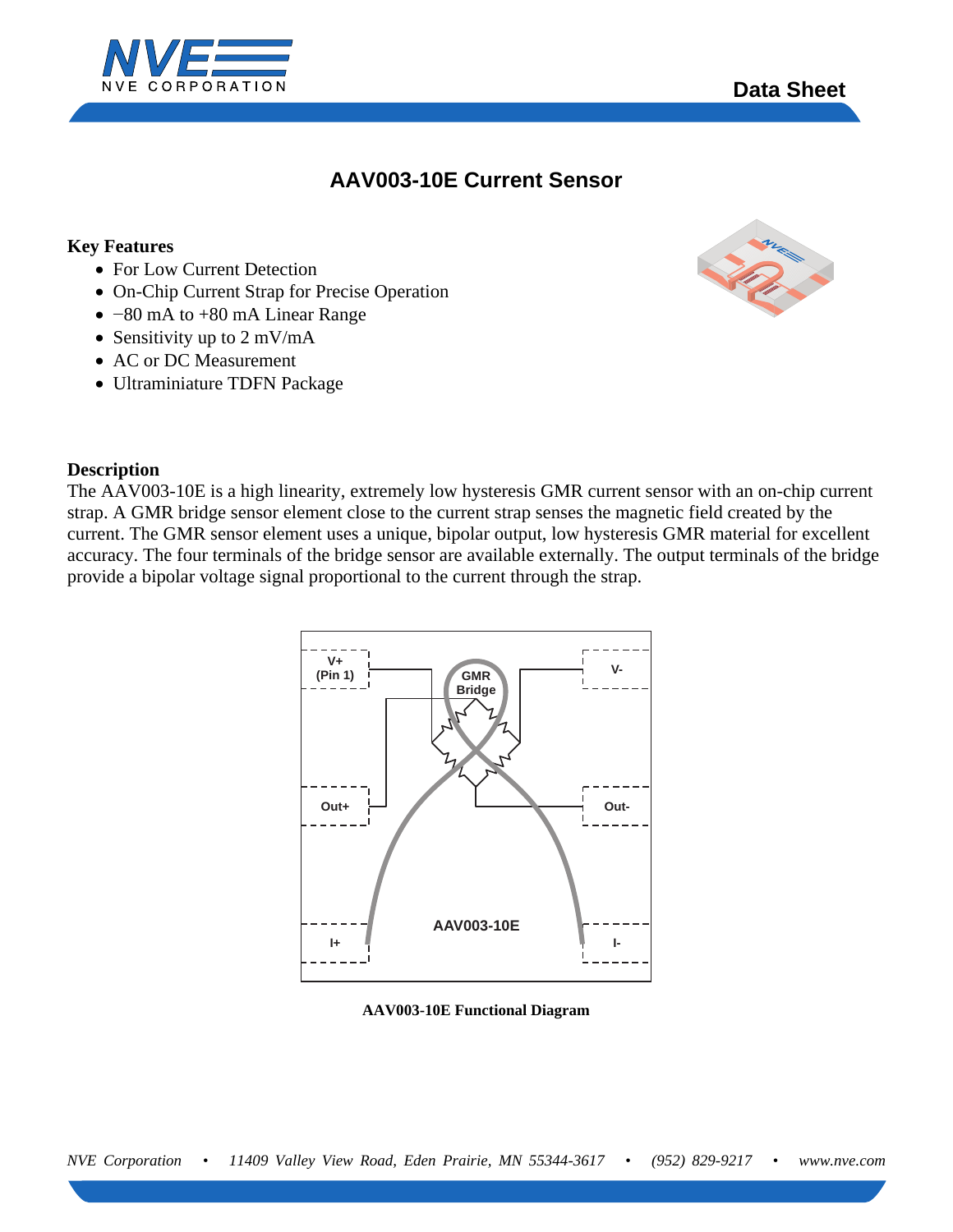

## **Operation**

A representative transfer curve is shown below:



# **Operating Specifications:**

| <b>Parameter</b>                                                          | <b>Test Conditions</b>                                     | Min.   | Typ.    | Max. | <b>Units</b>    |
|---------------------------------------------------------------------------|------------------------------------------------------------|--------|---------|------|-----------------|
| Nominal Bridge Resistance                                                 | $25^{\circ}$ C                                             | 5500   | 7000    | 8500 | Ohms            |
| Sensitivity                                                               | Operating; 5 V Supply, 25°C                                | 0.06   | 0.08    | 0.10 | $mV/V$ - $mA$   |
| Frequency Response                                                        |                                                            | 100    |         |      | <b>KHz</b>      |
| Linear Range of Current Measurement                                       | Operating; Full Voltage and<br><b>Temperature Range</b>    | $-80$  |         | 80   | mA              |
| <b>Output Linearity</b>                                                   | Over Linear Current Range;<br>Full Oper. Temperature Range | 99%    |         |      |                 |
| <b>Bridge Electrical Offset</b>                                           | $25^{\circ}$ C                                             | $-4$   |         | $+4$ | mV/V            |
| Offset Drift over Full Temperature Range                                  | Zero Current                                               | $-1.0$ |         | 1.0  | mV/V            |
| <b>Bridge Supply Voltage</b>                                              |                                                            |        |         | 24   | Volts           |
| <b>Isolation Voltage</b>                                                  | See Note 1                                                 | 240    |         |      | <b>VRMS</b>     |
| <b>On-Chip Current Strap Resistance</b>                                   | $25^{\circ}$ C                                             | 0.25   |         | 0.35 | Ohms            |
| <b>On-Chip Current Strap Resistance</b><br><b>Temperature Coefficient</b> |                                                            |        | $+0.6$  |      | %/ $\rm ^{o}C$  |
| Temperature Range of Operation                                            | Operating                                                  | $-40$  |         | 85   | $\rm ^{\circ}C$ |
| Bridge Resistance Temperature Coeff.                                      | Operating                                                  |        | $+0.1$  |      | %/ $\rm ^{o}C$  |
| Bridge $TCOV^2$                                                           | Operating                                                  |        | $-0.21$ |      | %/ $\rm ^{o}C$  |

#### **Notes:**

- 1. For isolation measurement, the sensor is considered a two terminal device:  $I_{+}$  and I<sub>-</sub> pins (pins 3 and 4) are shorted, and bridge pins (pins 1, 2, 5, and 6) are shorted.
- 2. TCOV is the percent change in output signal over temperature, with a constant voltage source powering the part.

### **Absolute Maximum Ratings:**

| <b>Parameter</b>                | Min.      | Typ. | Max. | Units   |
|---------------------------------|-----------|------|------|---------|
| <b>Absolute Maximum Current</b> | $-600$    |      | 600  | mA      |
| <b>Bridge Supply Voltage</b>    |           |      | 30   | Volts   |
| <b>Storage Temperature</b>      | -40       |      | 170  | $\circ$ |
| Ambient Magnetic Field          | Unlimited |      |      |         |

 **Note:** Exceeding Absolute Maximum Ratings may cause permanent damage.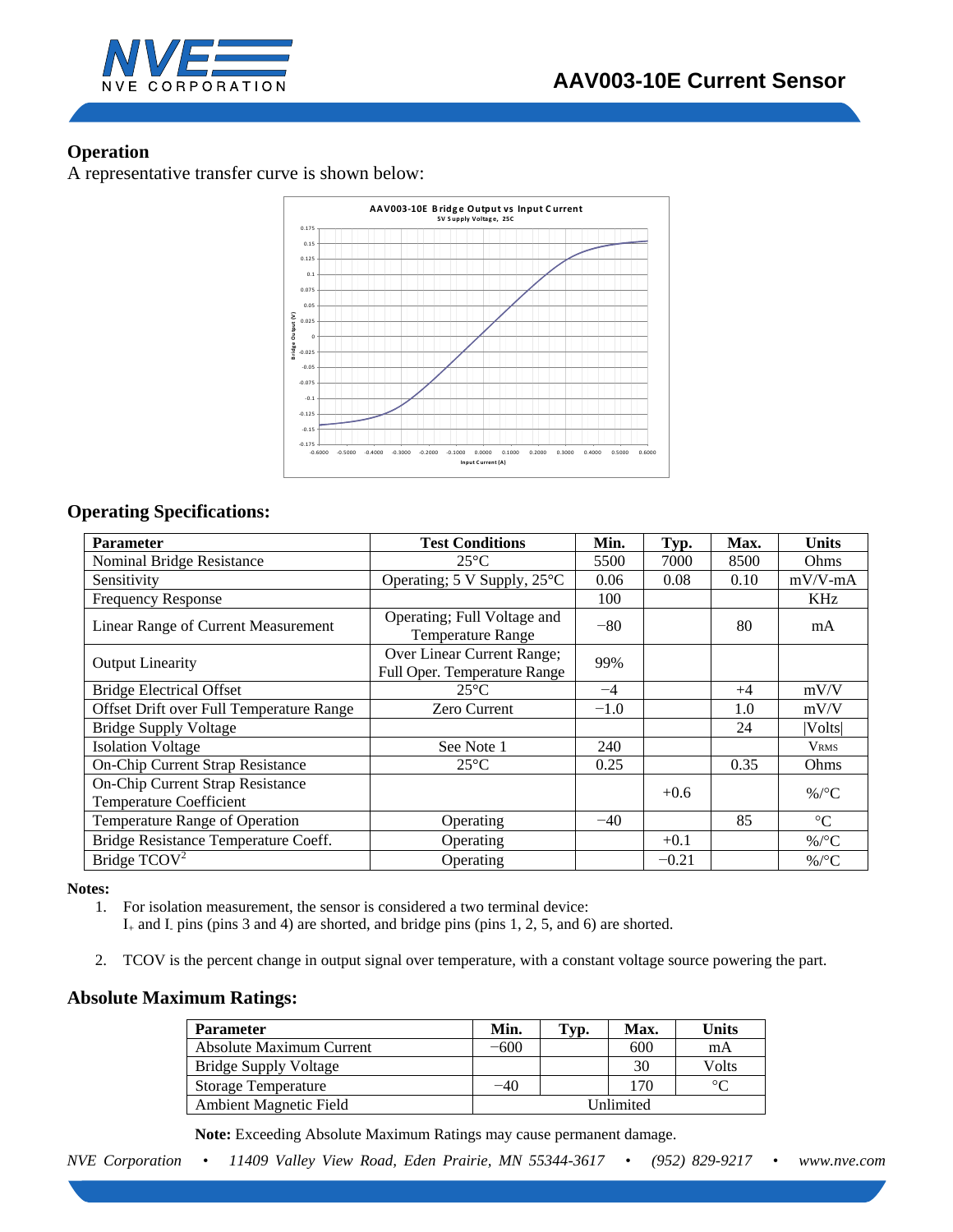

### **External Magnetic Fields and Hysteresis Effects**

The AAV003-10E sensor elements are shielded to make them insensitive to external magnetic fields, however, shielding is not 100% effective, so external fields applied to the sensor should be avoided for the most repeatable, accurate operation.

When exposed to magnetic fields over 50 Oe (5 mT), the characteristic of the sensor can be disturbed, causing a hysteresis effect that will produce a non-linear response. A magnetic field of 50 Oe is a large field that should not be encountered during normal operation. However, in case the sensor is exposed to such a field, a degauss pulse train can be applied to the sensor to restore the original response. The sensor cannot be permanently damaged by any magnetic field, no matter how large and it can always be restored after exposure to a large field with a degauss signal.

This same effect can be observed when a large constant current ( $>200$  mA) is applied to the on-chip current strap, or a smaller constant current  $(>100 \text{ mA})$  at high temperatures  $(>85^{\circ}\text{C})$ . Again in these cases, correct operation of the sensor is restored with a degauss signal.

The degauss signal should consist of at least four current pulses of alternating polarity, with a pulse width of at least 50 µs and an initial current pulse of 600 mA:



### **Temperature Characteristics**

Typical output over temperature is shown in the graph below: